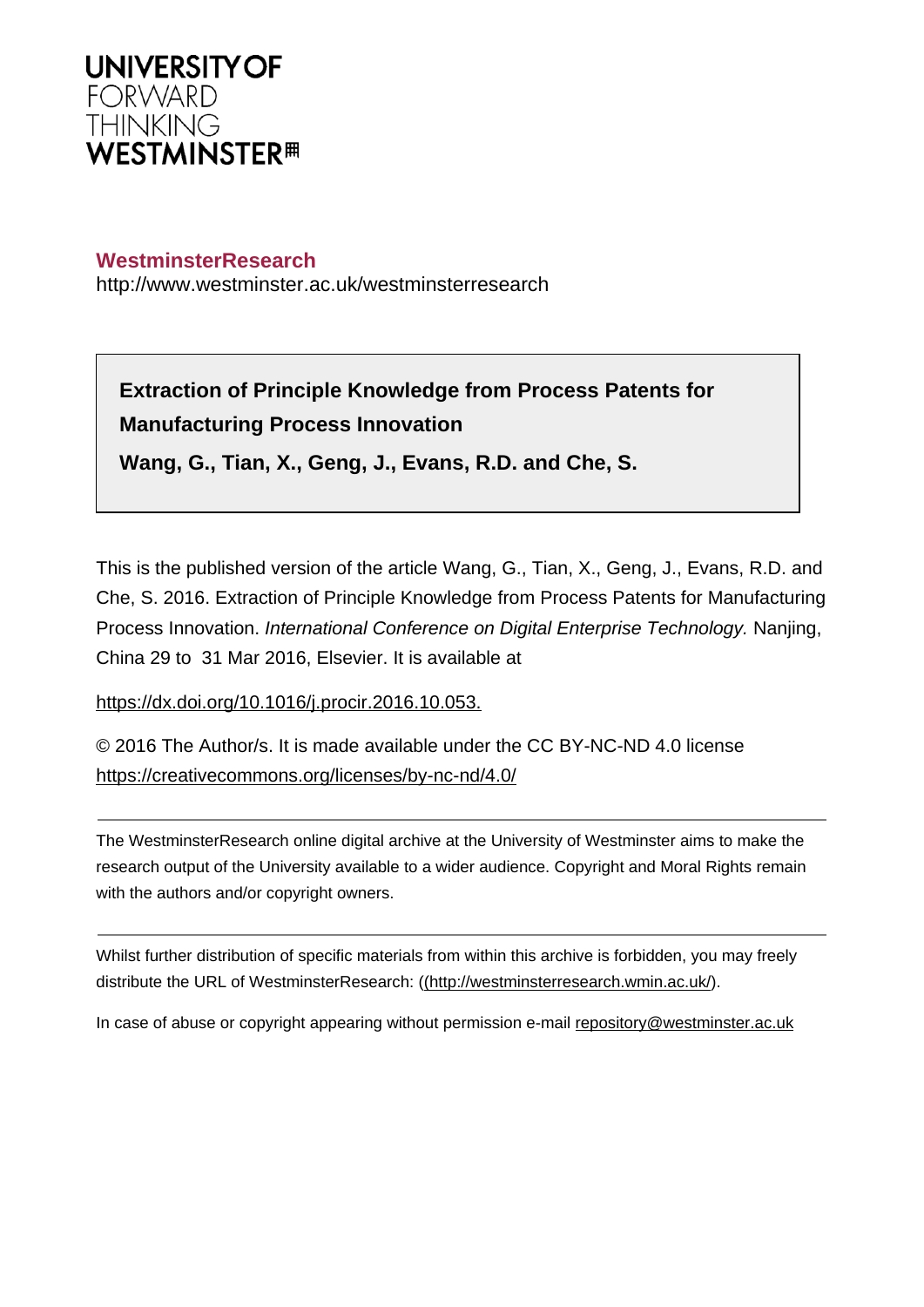

Available online at www.sciencedirect.com





Procedia CIRP 56 (2016) 193 - 198

9th International Conference on Digital Enterprise Technology- DET2016 – "Intelligent Manufacturing in the Knowledge Economy Era

# Extraction of Principle Knowledge from Process Patents for Manufacturing Process Innovation

Gangfeng Wang<sup>a,b,\*</sup>, Xitian Tian<sup>b</sup>, Junhao Geng<sup>b</sup>, Richard Evans<sup>c</sup>, Shengchuang Che<sup>a</sup>

*a Key Laboratory of Road Construction Technology and Equipment of MOE, School of Construction Machinery, Chang'an University, Xi'an 710064, China b Institute of CAPP & Manufacturing Engineering Software, Northwestern Polytechnical University, Xi'an 710072, China c Westminster Business School, University of Westminster, London, NW1 5LS, UK*

\* Corresponding author. Tel.: +86-029-82334586. *E-mail address:* wanggf@chd.edu.cn; wanggf@mail.nwpu.edu.cn

#### **Abstract**

Process patents contain substantial knowledge of the principles behind manufacturing process problems-solving; however, this knowledge is implicit in lengthy texts and cannot be directly reused in innovation design. To effectively support systematic manufacturing process innovation, this paper presents an approach to extracting principle innovation knowledge from process patents. The proposed approach consists of (1) classifying process patents by taking process method, manufacturing object and manufacturing feature as the references; (2) extracting generalized process contradiction parameters and the principles behind solving such process contradictions based on patent mining and technology abstraction of TRIZ (the theory of inventive problem solving); and (3) constructing a domain process contradiction matrix and mapping the relationship between the matrix and the corresponding process patents. Finally, a case study is presented to illustrate the applicability of the proposed approach.

© 2016 The Authors. Published by Elsevier B.V.  $\odot$  2016 The Authors. Published by Elsevier B.V. This is an open access article under the CC BY-NC-ND license<br>(http://arastive.commons.org/licenses/by.ne. pd/4.00) (http://creativecommons.org/licenses/by-nc-nd/4.0/).

2016. Peer-review under responsibility of the scientifi c committee of the 5th CIRP Global Web Conference Research and Innovation for Future Production

*Keywords:* Process Innovation; Knowledge Management; Knowledge Acquisition; Patent Mining; Principle Knowledge

#### **1. Introduction**

Innovation has always been regarded as an important factor in maintaining the competitive advantage and market position of manufacturing companies, especially in the face of fierce competition often present in global markets. In recent years, theoretical methods and the application of innovative design have gradually become the common concern of academia and industry [1]. With the development of information and communication technologies, Knowledge Management (KM) and theoretical approaches to innovation [2], a new category of tools known as Computer-Aided Innovation (CAI) is being developed; these offer an effective way to assist designers to achieve creative inspiration and improve the efficiency of technological innovation. The goal of CAI is to support enterprises in effectively implementing a complete innovation process throughout the entire product life cycle; this includes fuzzy front end, product development, manufacturing, service

and recycling, up to and including successful innovations in the marketplace [3]. Process innovation is a positive step in seeking to guarantee the delivery of product innovation and is also fundamental to the sustainable development of manufacturing [4-6]. As a branch of CAI, Computer-Aided Process Innovation (CAPI) can stimulate the creative thinking of process designers and help them to implement process innovation through the adoption of structured or systematic approaches [7].

Process innovation design is a structured innovative implementation process based on knowledge, and consequently formalized process innovation knowledge acquisition is crucial for CAPI. Process patents have become an important knowledge resource for process innovation design due to their innovative and practical features, but the inherent principle knowledge contained within patent text does not lend itself easily to the application of such knowledge in process innovation [8]. On the other hand, the contradiction

2212-8271 © 2016 The Authors. Published by Elsevier B.V. This is an open access article under the CC BY-NC-ND license (http://creativecommons.org/licenses/by-nc-nd/4.0/).

Peer-review under responsibility of the scientific committee of the 5th CIRP Global Web Conference Research and Innovation for Future Production doi: 10.1016/j.procir.2016.10.053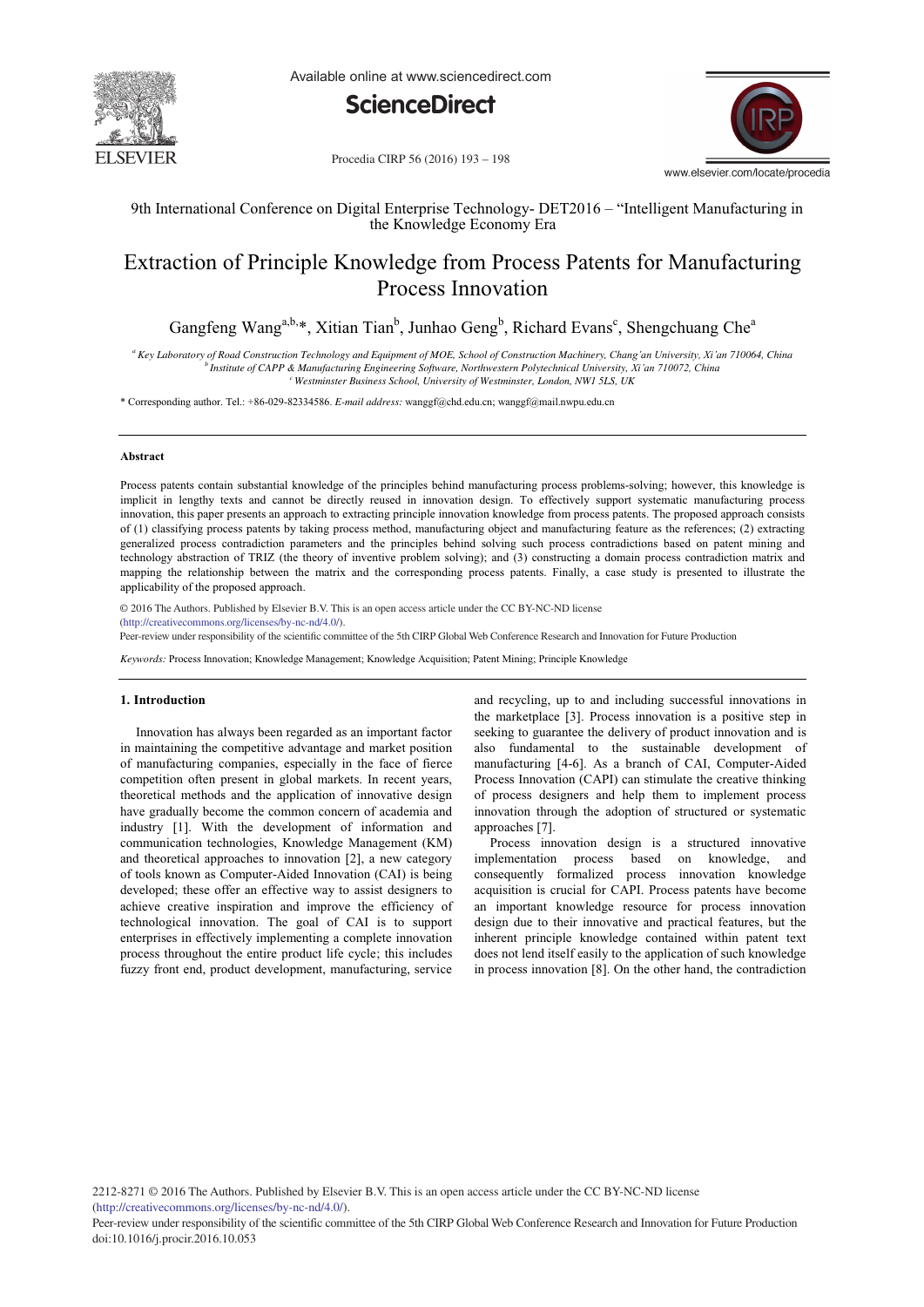matrix of classical TRIZ (Theory of Inventive Problem Solving), formed through the analysis and extraction of several million technology patents, is used to point out the inventive principles that can be applied to solve technical contradiction of specific problems [9]. However the matrix is mainly suitable for product innovation due to the lack of specific process parameters and corresponding principles for innovation design.

In this research, we explore principle knowledge extraction from process patents for CAPI based on patent mining and knowledge management. An extraction framework of principle knowledge is described firstly. Then, we propose the methods of automatic classification of process patents and principle knowledge extraction based on patent mining. Finally, a case study of principle knowledge extraction from micro-cutting patents is illustrated.

## **2. Extraction framework of process innovation knowledge from process patents**

From the systems thinking perspective, a specific problemsolving of process innovation mainly includes analysis and formulation of process problem, process conflict extraction and resolution, detailed design of process innovation scheme, evaluation and optimization of the scheme. Process innovation knowledge, which exists in the entire lifecycle of process innovation, is used to support process innovation activities correctly implemented and to produce new process knowledge. According to the knowledge demand and application of innovative design process, we divide process innovation knowledge into the following types: Problem Description Template, Process Contradiction Matrix (PCM), Manufacturing Scientific Effect, Innovative Scheme Instance, and Manufacturing Capability Description, etc [7]. Among them, PCM can provide the solution direction and innovative principle for technical conflict resolution of process problemsolving. And the process patents also contain innovative solutions and principles, so we can use the patent knowledge to build the PCM for CAPI. Here, we firstly establish a formal representation model of PCM, and then illustrate the PCM construction process based on patent mining.

## *2.1. Formal representation of process contradiction matrix*

A technical contradiction arises when an attempt to improve certain attributes of a technical system leads to the deterioration of other attributes of that system [9]. Referring the classical TRIZ theory, we define the process contradiction as the phenomena of technical contradiction occurring in manufacturing systems. When the process contradiction hampers the realization of a process innovation goal, a process problem arises. In this paper, the parameters with contrary behavior characteristics are referred to as process contradiction parameters. The parameter which is expected to get enhanced or improved is called strengthening parameter, while the parameter which is expected to get reduced or downgraded is called weakening parameter. The combination composed of any one strengthening parameter and any one weakening parameter is called a process contradiction pair. Generally, each process contradiction pair will have several corresponding basic solving directions, namely the solving principles for process contradiction. Solving principles are the general laws to resolve those process contradictions. Here, a process contradiction matrix is used to represent the relationships between process contradiction pairs and the corresponding solving principles, as shown in Table 1. And it is defined as:

$$
PCM = \bigcup_{\substack{i,j=1 \ i \neq i}}^{n} PCM_{ij} = \bigcup_{\substack{i,j=1 \ i \neq i}}^{n} \Big\langle \Big( \overline{Par_{i}}, \overline{Par_{j}} \Big), Sp_{ij} \Big\rangle \tag{1}
$$

where  $PCM_{ii} = \langle (\overrightarrow{Par_i}, \overrightarrow{Par_i}), Sp_{ii} \rangle$  stands for process contradiction unit, and *n* is the total number of process contradiction parameters.  $\overline{Par_i}$  and  $\overline{Par_i}$  represent strengthening parameters and weakening parameters, respectively.  $Sp_{ij} = \left\{ Sp_{ij}^1, Sp_{ij}^2, \cdots, Sp_{ij}^k\right\}$ is a set of solving principles for a process contradiction, and *k* is the number of solving principles.

Table 1. The form of process contradiction matrix.

| Weakening<br>parameters<br>Strengthening<br>parameters | $Par_{1}$ | $Par_{2}$ | $Par_{3}$ | .        |
|--------------------------------------------------------|-----------|-----------|-----------|----------|
| $Par_{1}$                                              |           | $Sp_{12}$ | $Sp_{13}$ |          |
| Par,                                                   | $Sp_{21}$ |           | $Sp_{23}$ |          |
| $Par_{3}$                                              |           | $Sp_{32}$ |           | $\cdots$ |
| .                                                      |           | .         |           | .        |

## *2.2. Construction process of process contradiction matrix*

The process contradiction matrix construction based on patent mining is a knowledge conversion process that maps the unstructured patent text into the structural innovation knowledge by using Natural Language Processing (NLP) technology [10]. As can be seen in Fig. 1, process contradiction matrix construction should be based on the classified process patents in a specific way firstly, and then process contradiction parameters and contradiction solving principles can be extracted respectively from the patents under the support of knowledge base, finally principle knowledge will be associated by backtracking the mining process. Thus construction process mainly consists of the following parts: process patents classification, process contradiction parameters mining, contradiction solving principles mining and principle knowledge association for process contradiction matrix.

Process patent documents need to be pre-processed before the data mining. We store the required parts of the patents, and form a process patent database having unified data format. Patent text generally has a relatively uniform format, for example US patents mainly have Title, Abstract, Claims, Background of the Invention, Summary of the Invention, Description of the Invention, etc. It needs to deal with a lot of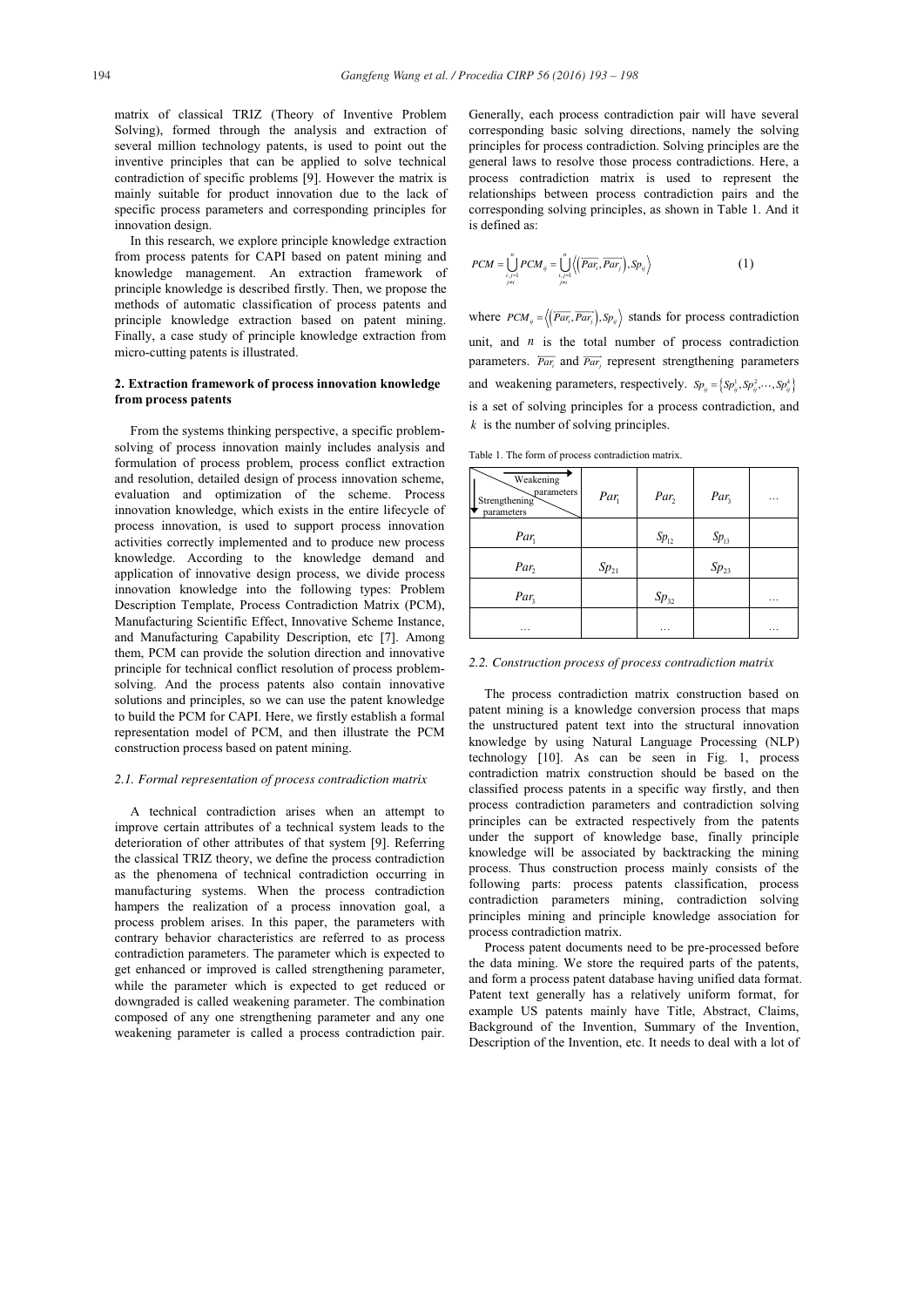contents for automatic classification of process patents and core innovation knowledge extraction from them with computer-aided technology. If we analyze the whole patent content, it will lead to a large amount of computation and prone to excessive interference information. At the same time, because of the particularity of the patent text, there is a phenomenon of repeated narration between the parts of the patent. Therefore, it is necessary to select the appropriate representative components from the process patent text. Through manual analysis of process patents, we found that the Title or Abstract of a patent generally include some feature words of process method, manufacturing object or manufacturing feature which can be used to distinguish the process fields. Moreover, by examining the different parts of the patents, we found that the description of process contradiction parameters most likely in Abstract, while Abstract and Summary of the Invention basically can reveal the adopted technical method or inventive principle for process problems. In this research, we choose Title, Abstract, Background of the Invention, and Summary of the Invention as the main information source of patents.



Fig. 1. Construction process of process contradiction matrix based on patent mining.

Semantic analysis of process patent mining is a process of natural language understanding, which requires several knowledge database supports and domain experts' participation. Among them, patent classification system stores the classification criteria. Domain dictionary constituting the concept hierarchy based on the hyponymy relation of domain concepts contains predefined characteristic parameters and their identification, as well as domain term abbreviations. It can be used to support concept standardization and attribute identification in the extraction of process contradiction feature parameters and Subject-Action-Object (SAO) structures. Typical semantic pattern database which stores the typical semantic pattern for identifying feature parameters can be used to match patent texts containing these parameters. Process innovation domain ontology describes the semantic information of concepts through the relationship between concepts. Based on the concept hierarchical structure, the selfdefined ontology relations are added to this database, such as Associative-Relation, Part-of, and Cause-Effect. Process innovation domain ontology can be used to support the domain generalization of feature parameters and SAO structures.

#### **3. Automatic classification of process patents**

Because a process patent has its own specific innovation intention, in order to establish a process contradiction matrix with the process domain characteristics and universality, we need to classify process patents reasonably, and establish the set of classified patents. Process patents generally contain innovative technological solutions, i.e., creative application of specific process method to achieve the processing of specific

manufacturing object and its manufacturing feature. Here, a classification criterion for process patents is established by taking process method, manufacturing object and manufacturing feature as the references, as shown in Fig. 2 (a). Besides, a process classification system and the corresponding classification system base are constructed according to the specific technological characteristics of manufacturing enterprises. For example, an aero-engine manufacturing enterprise could divide their manufacturing objects into blade, turbine and diffuser, process methods into milling, grinding and EDM, manufacturing features into cylindrical surface, hole and root plane.

Automatic classification of process patents can be regarded as two parts, classification learning process and innovation oriented process. And the learning process is divided into the training process and testing process, as illustrated in Fig. 2 (b). In the training process, a classifier is constructed according to the learning model of training patents; while in the testing process, testing patents are classified by using classifier and testing results will be fed back to the classifier in order to improve classification performance. The learning process is a process that requires constant feedback and improvement. Thus the specific automatic classification of process patents mainly includes the following steps: 1) Preparing sample database of process patents, 2) Choice of representative components for patent classification, 3) Feature extraction and selection of process patents, 4) Establishment of feature representation model, 5) Construction and test of classifier.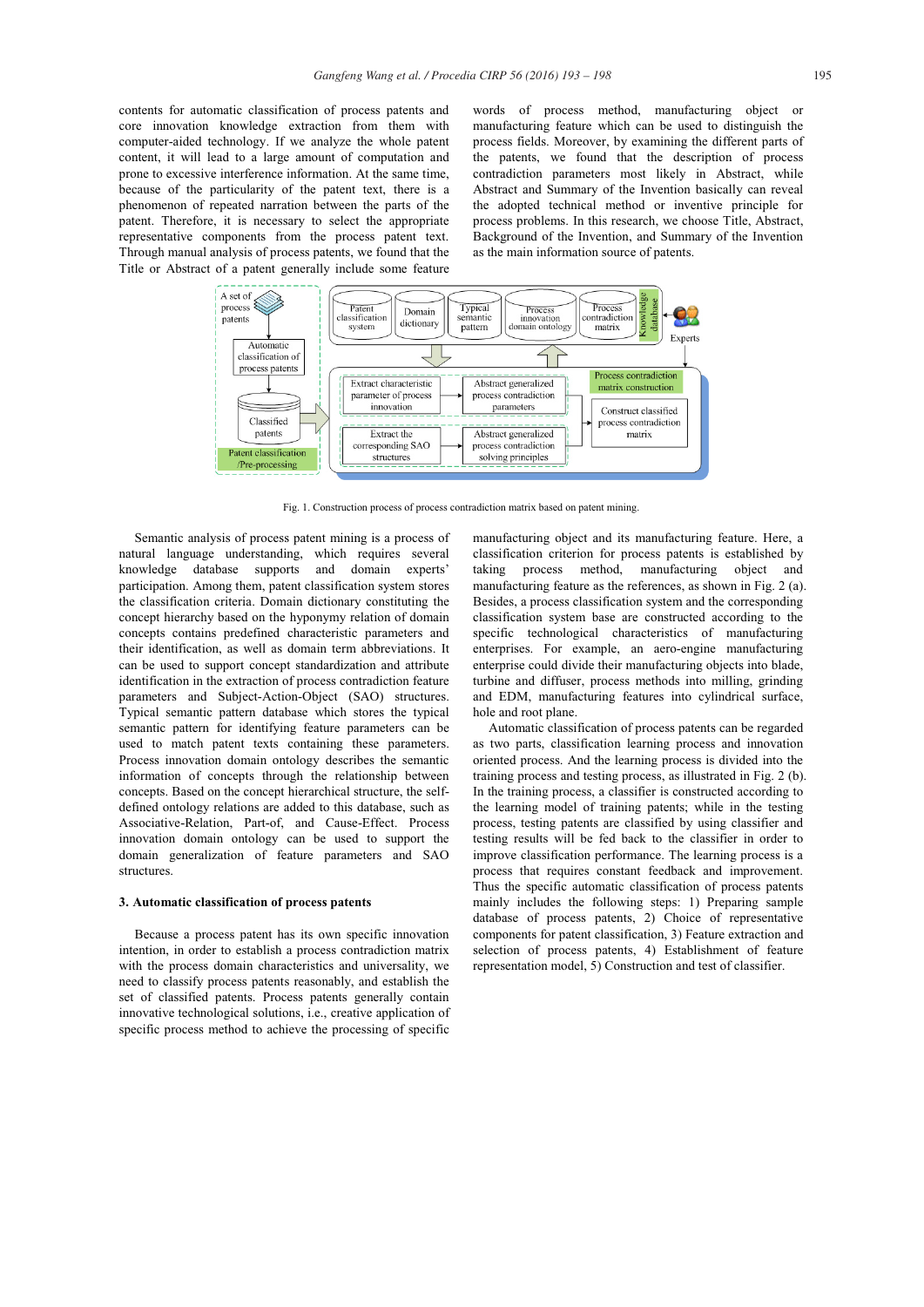

Fig. 2. Process patents classification based on specific criteria.

#### **4. Principle knowledge extraction based on patent mining**

As revealed in Fig. 1, we know that process contradiction matrix can be established by extracting the principle knowledge, which consists two parts of knowledge: process contradiction parameters and the corresponding contradiction solving principles. In this section, the method of extraction and association for these knowledge is explored based on patent mining.

## *4.1. Mining method of process contradiction parameters*

The basic mining procedure of process contradiction parameters is shown in Fig. 3. Firstly, the characteristic parameters are extracted from classified process patents under the support of typical semantic pattern database, then these characteristic parameters will be clustered according to their attributes, subsequently generalized process contradiction parameters can be obtained based on process innovation domain ontology database.

In this research, a typical semantic pattern based characteristic parameters extraction algorithm is used to successively extract characteristic parameters from classified process patents and add the attribute identification into these parameters. Process patent text can be separated by statements and added the Part-Of-Speech tagging by using POS Tagger [11]. Thus each sentence of patents can be matched with typical semantic patterns, and then core terms or phrases of the successful matching sentences will be extracted as the candidate characteristic parameters.



Fig. 3. Mining procedure of process contradiction parameters.

In order to improve the efficiency and accuracy of mining process, it is necessary to filter out irrelevant and repetitive parameters in the same patent text. Here, referencing the concept hierarchy definition of WordNet, we construct a domain dictionary for process innovation to realize word normalization and semantic disambiguation. For example, 'rotary ultrasonic drilling' and 'RUD' both represent a type of ultrasonic drilling. In the domain dictionary, we define the two words as hyponym of 'dictionary-ultrasonic drillingnoun'.

These candidate characteristic parameters can be clustered according to the attribute identification of parameter properties which express from two aspects: system feature and solving feature. Because parameter properties have many dimensions, the characteristic parameter may belong to more than one cluster region. The clustering results can be roughly divided into two types: 1) belonging to a property identification, i.e., system feature or solving feature; 2) simultaneously belonging to properties of system feature and solving feature. For example, characteristic parameters, 'feed rate', 'cutting speed', 'cutting depth' and 'cutting force of rake face friction zone' are clustered together as they all belong to machining process parameters; while 'dimensional accuracy', 'shape accuracy' and 'position accuracy' are clustered as they are all the measured accuracy parameters.

Process innovation domain ontology stores the concepts and relations of domain knowledge model, thus generalization result can be obtained according to the core words of characteristic parameters. The generalization process of process contradiction parameters also needs domain experts' participation due to the high abstraction. In each set of the clustered characteristic parameters, these parameters having the common hypernym will be generalized by searching the domain ontology relationships. And the semantics of upper concept is more abstract and shared than the underlying concepts, and the underlying concept is more specific and more close to the specific application. For example, clustered characteristic parameters, 'mechanical efficiency', 'machining efficiency', 'processing time' and 'clear corner efficiency' are generalized as 'production efficiency'; parameters, 'fixture',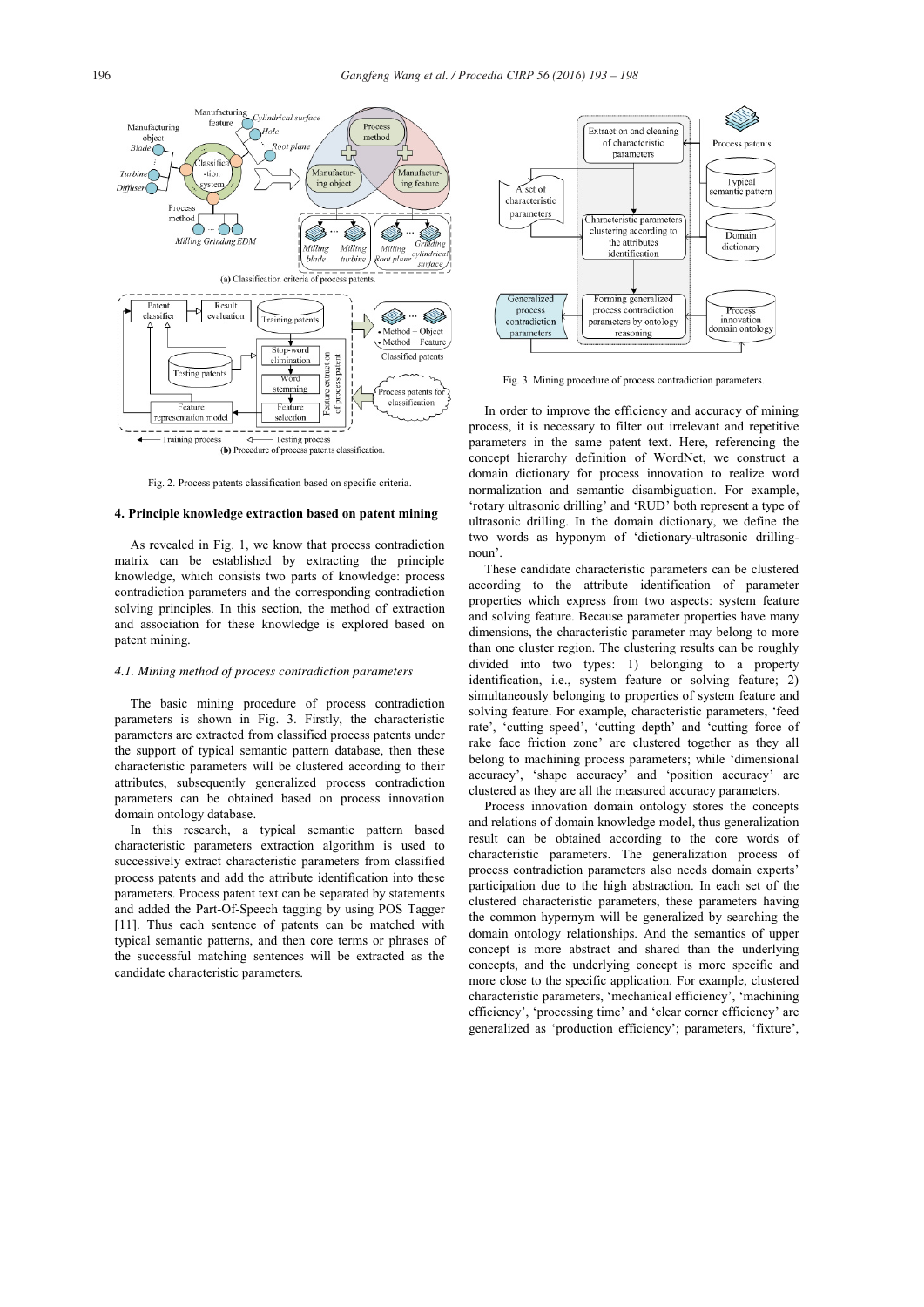'measuring instruments', 'tool' and 'auxiliary tool' are generalized as 'technical equipment'.

## *4.2. Mining method of process contradiction solving principles*

From the point of view of TRIZ, SAO structure is essentially a function model and basic semantic unit that represents the solution of problem-solving [9, 12]. Thus key information for solving process problems and resolving process contradictions can be found in the SAO structures extracted from process patent text. The basic mining procedure of process contradiction solving principles is shown in Fig. 4. Firstly, the specific process solutions of classified process patents are expressed as extracted SAO structures by using SAO sentence analyzer, then these SAO structures will be clustered according to their attributes, subsequently the clustered SAO structures can be generalized under the support of process innovation domain ontology database and experts participation.



Fig. 4. Mining procedure of process contradiction solving principles.

Since the related studies and tools of NLP have been conducted to extract SAO structures from sentences, such as Stanford parser, Knowledgist and PAT-Analyzer, we extract SAO structures based on these methods and tools. For example, a SAO structure 'manipulator-convey-profiled rod', is extracted from the abstract of US7707705 using Stanford parser. However the expression these SAO structures are not standardized, we also conduct data cleaning on them, which includes low frequency clipping, concept standardization of Subject and Object, and word sense disambiguation. After the cleaning is completed, each process patent can be expressed as the corresponding set of SAO structures.

Because one SAO structure only expresses a specific process solution, rather than a generic technical function or solution, these SAO structures need to be clustered and analyzed based on the extracted attributes. According to the affiliation features, relevant SAO structures containing the common generalized process contradiction parameter are clustered together. According to the contribution features, the SAO structures having the common solution objective are

clustered. For example, patents US8560113 and US7933679 can be clustered due to they have the same process contradiction pair 'material removal efficiency  $\leftrightarrow$  tool life'; patents US8560113 and US20090148296 can be clustered considering their innovation objective 'decreasing processing times'.

Similarly, clustered SAO structures also need to be abstracted by technology abstraction which is a basic approach of TRIZ [9]. Here, we carry out technology abstraction by using an abstract SAO model of process ontology, which consists of the noun concept and the fact type (represent a relationship between 'Subject' and 'Object'). The fact type is composed of partative and effect fact types. Generally, partative facts describe the inclusion relationship between two noun concepts, and effect facts describe how the subject concept affects the object concept. Partative SAO structures express the relationships between products or technologies, while effect SAO structures describe the realization of technical functions, i.e., the relationships of 'problem-solution' in which the action-object (AO) states the problem and the subject (S) forms the solution. For example, 'Magnet heater-raises-temperature of fluid' expresses a complete solution to the problem, while 'raises-temperature of fluid' shows the technical functions that need to be realized, and 'Magnet heater' is the solution. Therefore, partative SAO structures are helpful to analyze the composition of process system, and effect SAO structures can further form the generalized contradiction solving principles. Thus, with the experts' participation, generalized contradiction solving principles can be formed for a kind of process contradictions resolution.

#### *4.3. Principle knowledge association for process innovation*

During the process of knowledge extraction, we embed the identification for process contradiction parameters and the corresponding solving principles from certain process patents. Then a process contradiction matrix can be established according to the mapping relationship between process patents and process contradiction knowledge. A process contradiction matrix describes a formal representation of principle knowledge by process contradiction parameters and the corresponding contradiction solving principles, and achieves the data association between principle innovation knowledge and process patents. Thus, the combination of principle knowledge and knowledge source will help designers to stimulate their creative thinking in innovation.

## **5. Case study**

A case study of principle knowledge extraction of microcutting from process patents is performed to investigate the effectiveness of the proposed method.

Firstly, we manually analyze more than 500 patents and select 237 copies as the sample set of patent classification based on patent classification standard system of an aviation manufacturing enterprise. The sample set is divided into training set and testing set according to the ratio of about 2:1. In stage of principle knowledge extraction, some process